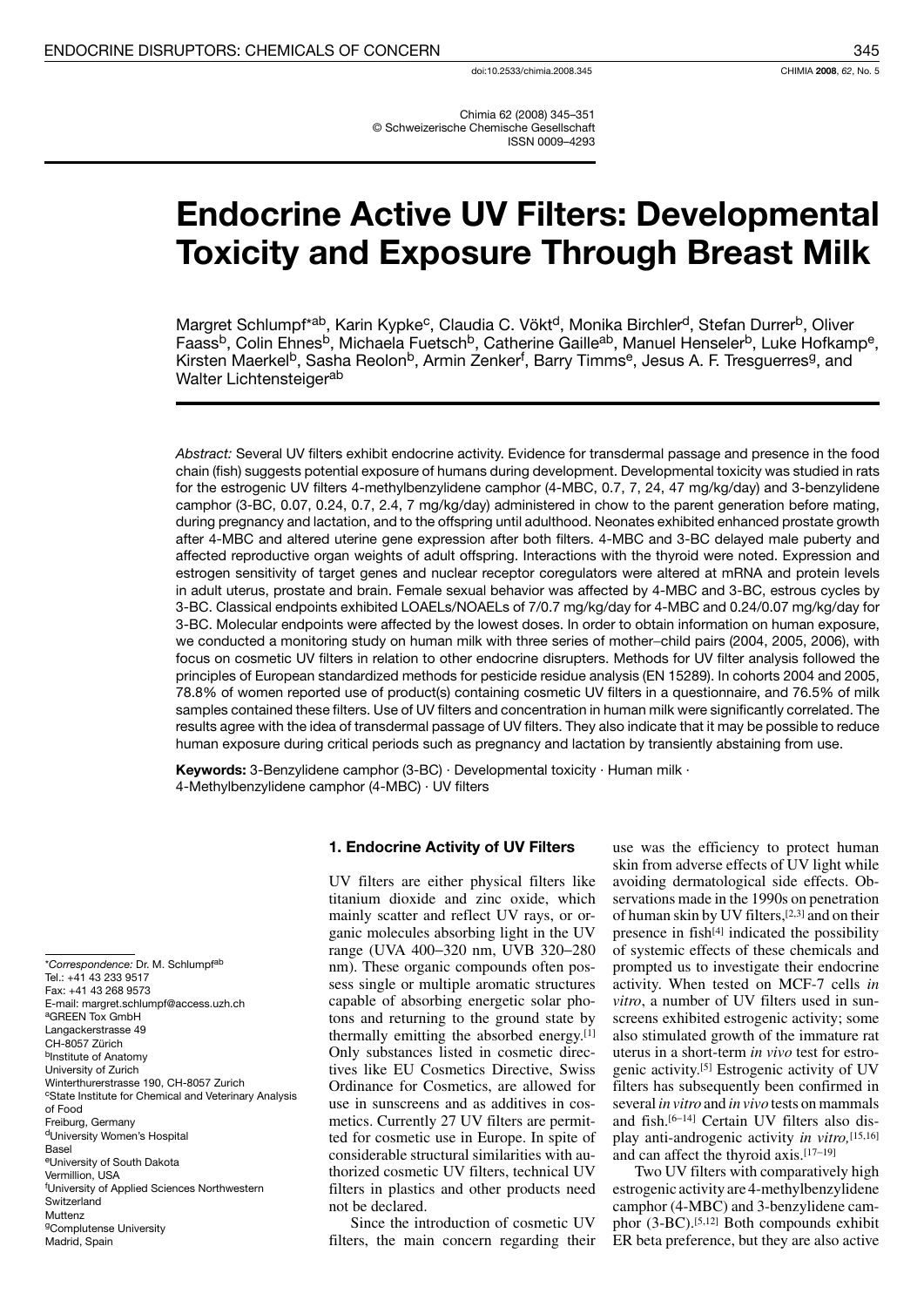in ER alpha, typically in *in vivo* tests such as the uterotrophic assay, 4-MBC possibly because of a hydroxylated metabolite.[20] Whereas a 90-day dermal exposure study in adult rats reported to the Scientific Committee on Consumer Products<sup>[21]</sup> failed to disclose estrogenic effects of 4-MBC in this chronic model, significant estrogenic and antiestrogenic effects were observed in 90-day studies on adult ovariectomized rats that addressed this question more specifically. Typical estrogen targets affected by 4-MBC include luteinizing hormone, leptin, fat depots, bone, and genes such as insulin-like growth factor-1.[22,23] Interactions with estrogenic mechanisms were also observed after three months exposure to benzophenone-2.[24,25] Effect patterns of UV filters do not fully mimic those of natural estrogens, which may be explained, *i.a.*, by partial agonist activity, different affinities for estrogen receptor (ER) alpha and ER beta, or interactions with different hormone axes.[5,12,17]

## 2. Developmental Toxicity of 4-Methylbenzylidene Camphor (4-MBC) and 3-Benzylidene Camphor (3-BC)

Development of the sexual phenotype depends on the intervention of sex hormones. In mammals, testosterone (T) directs development of the male, but this action is not exclusively mediated by androgen receptors (AR). In brain, T is converted to estradiol (E2)<sup>[26,27]</sup> to control male differentiation. Observations in aromatase knockout mice indicate that development of the female brain also depends on  $E2$ . [28] Certain peripheral male tissues such as prostate convert T to dihydrotestosterone acting on AR as well as to E2 acting on ER.  $[29,30]$  With the exception of tissues with local conversion of T to E2, endogenous estrogen levels are very low in fetuses of both sexes in rodents<sup>[31]</sup> and also comparatively low in humans,<sup>[32]</sup> thus facilitating competition of weak estrogenic chemicals for ER.

# 2.1. Treatment Design

Potential effects of exposure to 4-MBC and 3-BC during pre- and postnatal development were investigated in a mammalian model, the rat.[17,19,33-35] Male and female rats of the parent generation were exposed to 4-MBC (47, 24, 7.0, 0.7 mg/kg/ day) or 3-BC  $(7.0, 2.4, 0.7, 0.24, 0.07$  mg/ kg/day) administered in chow at least ten weeks before mating, females were further treated during pregnancy and lactation, and their F1 offspring until adulthood (age of three months). 47 mg/kg/day 4-MBC corresponds to 40% of uterotrophic LOAEL, 3-BC was dosed according to uterotrophic potency relative to 4-MBC.<sup>[12]</sup> Schauer et

 $al$ <sup>[36]</sup> suggested that toxicity of 4-MBC should be studied with dermal application. Yet, certain processes of sexual differentiation like sexual brain differentiation have long been known to be highly sensitive to pre- and postnatal stress and handling, [37] so that results obtained with topical application of chemicals to the skin of F0 and F1 rats, each for three months, would be expected to yield questionable results.

# 2.2. 4-MBC and 3-BC in Rat Milk

For comparison of experimental data with internal human exposure, the chemicals were determined in rat milk taken from the stomach on postnatal day 6. Concentrations (ng/g lipid) were as follows (mean  $\pm$ SD, number of samples/litters): 4-MBC, 7 mg/kg/day:  $208.6 \pm 108.7$  (5/5), 0.7 mg/kg/ day:  $86.3 \pm 40.5$  (4/3). 3-BC, 0.24 mg/kg/ day:  $132.1 \pm 75.2$  (3/3), 0.07 mg/kg/day: not detectable (4/4). 4-MBC and 3-BC were undetectable in milk of controls.

## 2.3. Postnatal Development

In the higher dose range, both UV filters reduced survival rate.[17,38] An impairment of the developing immune system was indicated by a decrease in thymus weight at postnatal day (PN) 14. A prominent effect of both UV filters during early postnatal development is the significant delay of puberty in males (preputial separation). Puberty onset in females remained unaffected (Tables 1, 2<sup>[17,34]</sup>). 4-MBC and 3-BC thus mimic the typical effect of E2 only in males, but differ from E2 in females, where E2 advances puberty.<sup>[39]</sup> Body weight at puberty was slightly reduced in females but normal in males, indicating that the delay of male puberty did not result from nutritional effects. Adult body weights were at control level after 4-MB<sup>[19,33,34]</sup> and 3-BC except for a slight reduction after the highest dose of 3-BC, possibly as a result of estrogenic activity.[39]

## 2.4. Low-dose Effects in Neonatal **Uterus and Prostate**

Estrogen target gene mRNA levels in early postnatal uterus (PN 6), determined by real-time RT PCR,<sup>[33]</sup> were affected at doses as low as 0.07 mg/kg/day 3-BC and 0.7 mg/kg/day 4-MBC (Table 2). The same doses also affected gene expression in sexually dimorphic brain regions at PN 6 (M. Fuetsch, C. Gaille, unpublished data). The changes in mRNAs encoding for vascular epithelial growth factor (VEGF), inducible nitric oxide synthase (iNOS) and, in part, endothelial cell nitric oxide synthase (ecNOS) suggest that angiogenesis and blood flow in uterus may be influenced. Effects on male accessory sex glands were investigated by morphometric analysis in collaboration with L. Hofkamp and B. Timms. Maternal exposure to 4-MBC resulted in significant increases in the size of prostate, seminal vesicles and coagulating gland at PN 1 (day of birth). In line with other findings on estrogenic chemicals, marked differences in growth responses of specific regions of the prostate were observed (Table 1, Hofkamp et al.<sup>[40]</sup> and unpublished data).

## 2.5. Reproductive Organs of Adult **Offspring: Regulation of Target Gene Expression**

Exposure to 4-MBC and 3-BC affected reproductive organ weights (Tables 1,  $2^{[17,33,34]}$ ). Testes of 4-MBC-exposed offspring showed decreased weight at PN14[38] and increased relative weight at the highest dose in adulthood. The adult finding is reminiscent of neonatal administration of weak estrogens. $[41,42]$  In contrast, the decrease in prostate weight of 4-MBC-exposed offspring resembles the effect of perinatal administration of the potent ER agonist diethylstilbestrol.[41,43] This suggests a differential sensitivity of male target organs.

The same estrogen target genes were studied in reproductive organs and brain of male and female offspring in order to compare effects on gene regulation. In ventral and dorsolateral prostate and uterus, gene expression was affected at mRNA and protein levels in a tissue-specific manner.[33,34] The 4-MBC-induced decrease in prostate weight was accompanied by a decrease in AR, ER alpha, and insulin-like growth factor-I (IGF-I) (Table 1). In 4-MBC-exposed uterus, affected target genes include ER alpha and progesterone receptor (PR) (Table 2). Effect patterns differed between the two camphor derivatives also at the molecular level, in spite of close structural relationship and similar actions in acute assays for estrogenicity.

Malfunctions may also be caused by changes in the sensitivity of tissues to natural estrogens. In order to assess such changes, 4-MBC-exposed offspring were gonadectomized in adulthood, injected two weeks later with a single dose of E2 (10 or 50  $\mu$ g/ kg s.c.), and investigated 6 h after the injection. 4-MBC exposure reduced the acute up-regulation of PR and IGF-I and downregulation of ER alpha and AR mRNA by E2 in uterus, and the down-regulation of AR and IGF-I mRNA by E2 in ventral prostate (Table 1[33,34]). The reduced upregulation of estrogen target genes in uterus was accompanied by decreased steroid receptor coactivator-1 (SRC-1) protein levels, while reduced down-regulation of genes in prostate was paralleled by reduced nuclear receptor corepressor (N-CoR) protein.[33,34] This identifies nuclear receptor coregulators as targets of endocrine receptors, and suggests that they are involved in changes in estrogen sensitivity.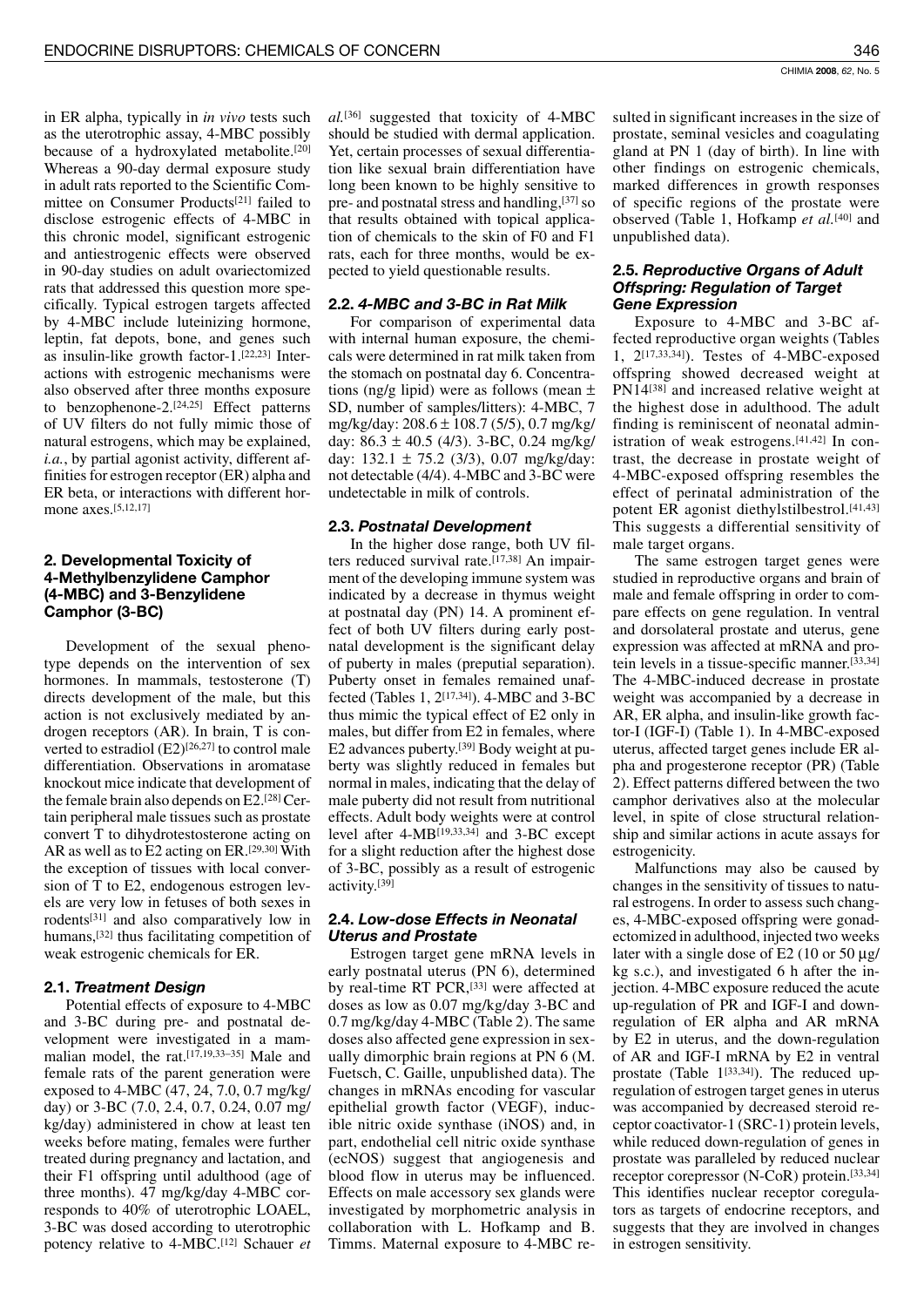Table 1. Effect of 4-MBC and 3-BC on selected endpoints in male rat offspring

|                                                                                                                                                                                                                                               | 4-Methylbenzylidene camphor<br>[mg/kg/day p.o.] |                                                                                 |                                    | 3-Benzylidene camphor<br>[mg/kg/day p.o.]         |                    |                                               |                                                                 |                          |                     |
|-----------------------------------------------------------------------------------------------------------------------------------------------------------------------------------------------------------------------------------------------|-------------------------------------------------|---------------------------------------------------------------------------------|------------------------------------|---------------------------------------------------|--------------------|-----------------------------------------------|-----------------------------------------------------------------|--------------------------|---------------------|
|                                                                                                                                                                                                                                               | 0.7                                             | $\overline{7}$                                                                  | 24                                 | 47                                                | 0.07               | 0.24                                          | 0.7                                                             | 2.4                      | $\overline{7}$      |
| <b>Puberty</b> (preputial separation)<br>Adult body weight                                                                                                                                                                                    | Ø                                               | Delayed<br>$\varnothing$                                                        | Delayed<br>$\varnothing$           | Delayed<br>$\varnothing$                          | Ø                  | Ø<br>Ø                                        | Ø<br>Ø                                                          | Delayed<br>$\varnothing$ | Delayed             |
| <b>Testis</b><br>Postnatal Day 14, Testis relative weight<br>Adult F1, Testis relative weight                                                                                                                                                 | Ø                                               | $\varnothing$                                                                   | $\varnothing$                      | ₼                                                 |                    | Ø                                             | Ø                                                               | Ø                        | $\varnothing$       |
| <b>Prostate</b><br>Postnatal Day 1, Duct number (dorsal) and duct volume (ventral)<br>Adult F1, Ventral lobe relative weight                                                                                                                  | Ø<br>Ø                                          | ፗ                                                                               | J                                  |                                                   | Ø<br>$\varnothing$ | $\frac{\emptyset}{\blacklozenge}$             | Ø                                                               | Ø                        | Ø                   |
| Gene expression, adult F1 prostate, mRNA/protein<br>Androgen receptor (AR) dorsolateral prostate (DP)<br>Androgen receptor (AR) ventral prostate (VP)<br>AR mRNA down-regulation by estradiol in VP<br>N-CoR protein, DP<br>N-CoR protein, VP | Q/Q<br>Q/Q<br>↓<br>Ø                            | $\vee$ $\emptyset$<br>$\varnothing$ / $\blacktriangledown$<br>$(\blacklozenge)$ | ↓∕↓<br>↓<br>$(\blacklozenge)$<br>↓ | $\blacktriangledown(\blacktriangledown)$<br>$Q/-$ |                    | $A/\Psi$<br>$\bigwedge$<br>↓<br>$\varnothing$ | $Ø/$ $\blacktriangleright$<br>$\bigwedge$<br>↓<br>$\varnothing$ | $Q$ /-<br>$\uparrow$     | $\uparrow$<br>$Q/-$ |
| Central nervous system, adult F1, mRNA<br>Gene expression in Ventromedial Hypothalamic Nucleus<br>Estrogen Receptor-alpha<br>Progesterone Receptor                                                                                            |                                                 | Ø<br>$\varnothing$                                                              | ↓<br>Ø                             | $\varnothing$                                     |                    | ተ<br>$\varnothing$                            | ↑<br>$\alpha$                                                   | Ø<br>₼                   | Ø<br>₼              |

 $\uparrow, \downarrow$ : significant increase or decrease versus control for  $p < 0.05$  or better. Ø: no statistically significant change. blank or -: not analyzed. PN 1 = day of birth. Adult F1 offspring: 12 weeks of age, studied under baseline conditions.<br>Data from Schlumpf et al. [17, 38], Durrer et al. [34], Maerkel et al. [19], Hofkamp et al. [40], O. Faass, M. Fuetsch, C. Ehnes

Table 2. Effect of 4-MBC and 3-BC on selected endpoints in female rat offspring

|                                                                                                                                                                                          | 4-Methylbenzylidene camphor<br>[mg/kg/day p.o.] |                  |                           | 3-Benzylidene camphor<br>[mg/kg/day p.o.] |      |                      |                          |           |                  |
|------------------------------------------------------------------------------------------------------------------------------------------------------------------------------------------|-------------------------------------------------|------------------|---------------------------|-------------------------------------------|------|----------------------|--------------------------|-----------|------------------|
|                                                                                                                                                                                          | 0.7                                             | $\overline{7}$   | 24                        | 47                                        | 0.07 | 0.24                 | 0.7                      | 2.4       | $\overline{7}$   |
| <b>Puberty</b> (vaginal opening)<br>Adult body weight                                                                                                                                    | Ø                                               | Ø<br>Ø           | Ø<br>Ø                    | Ø<br>Ø                                    | Ø    | Ø<br>Ø               | Ø<br>Ø                   | Ø<br>Ø    | Ø<br>J           |
| Ovary<br>Adult F1, Ovary relative weight                                                                                                                                                 | Ø                                               | Ø                | ₼                         | ₼                                         |      |                      |                          |           |                  |
| <b>Uterus</b><br>Postnatal Day 6, Uterus relative weight<br>Adult F1, Uterus relative weight                                                                                             | Ø<br>Ø                                          | Ø<br>Ø           | ₼                         | Ø                                         | Ø    | Ø<br>Ø               | Ø                        | Ø         |                  |
| Postnatal Day 6 Uterus, Gene expression, mRNA<br>Estrogen receptor-alpha<br>ecNOS<br><b>iNOS</b><br><b>VEGF</b>                                                                          | ↓<br>Ø<br>↓<br>↓                                | Ø<br>Ø<br>↓<br>Ø |                           |                                           |      | $(\bigstar)$         |                          |           |                  |
| Adult F1 Uterus, Gene expression, mRNA/protein<br>Progesterone Receptor (PR-A protein)<br>PR mRNA up-regulation by estradiol<br>SRC-1 protein                                            | $Q/\psi$<br>Ø<br>J                              | Q/Q<br>↓<br>Ø    | ↓⁄Ø<br>$(\blacklozenge)$  | $\blacklozenge$<br>↓                      |      | Ø/<br>Ø              | Q/Q<br>$(\blacklozenge)$ | Q/Q<br>↓  | $\bigwedge$<br>Ø |
| Central nervous system, adult F1, mRNA<br>Gene expression in Ventromedial Hypothalamic Nucleus<br>Estrogen Receptor-alpha<br>Progesterone Receptor<br>PR mRNA up-regulation by estradiol |                                                 | ↓<br>↓           | ↓<br>$\blacklozenge$<br>Ø | ↓<br>↓                                    |      | Ø<br>$\blacklozenge$ | Ø<br>$\emptyset$         |           |                  |
| Female sexual behavior (proceptive and lordosis<br>behavior)                                                                                                                             |                                                 | ↓                | ↓                         |                                           |      |                      |                          |           |                  |
| <b>Estrous cycle</b>                                                                                                                                                                     |                                                 | Ø                | Ø                         | Ø                                         |      | irregular            | irregular                | irregular | irregular        |

 $\uparrow, \downarrow$ : significant increase or decrease versus control for  $p < 0.05$  or better. Ø: no statistically significant change. blank: not analyzed. PN 1 = day of birth. Adult F1 offspring: 12 weeks of age, studied under baseline conditions, females in diestrus. Data from Schlumpf et al. [17, 38], Durrer et al. [33], Maerkel et al. [19], O. Faass, M. Fuetsch, C. Ehnes, C. Gaille, unpublished data.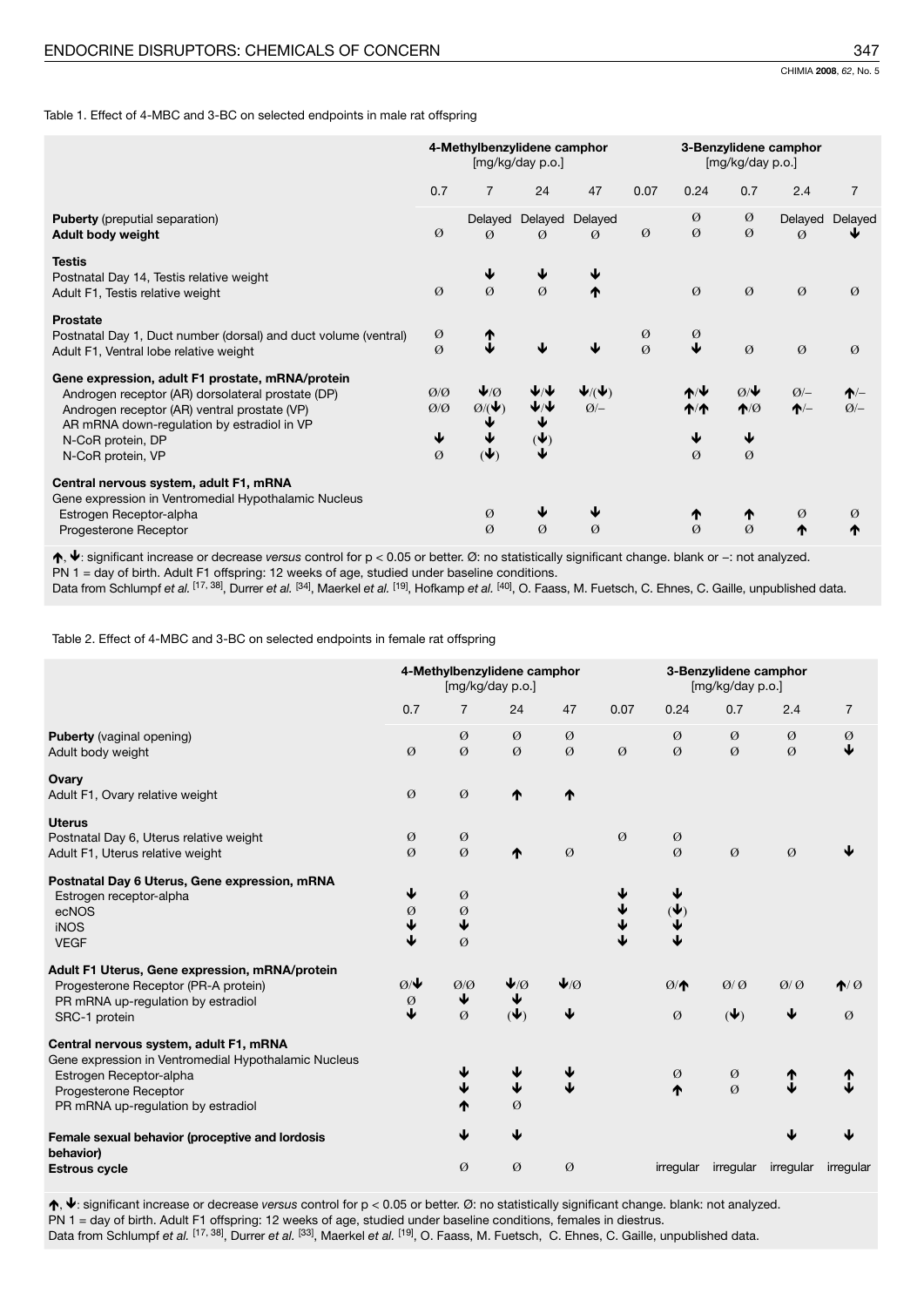## 2.6. Sexually Dimorphic Gene **Expression in Brain and Female Sexual Behavior**

In consideration of the data on brain differentiation and fetal estrogen levels as outlined above, we hypothesized that the female brain should be sensitive to estrogenic chemicals. Female sexual behavior was recorded in adult female offspring exposed to one of two doses of 4-MBC (7, 24 mg/kg/ day) or 3-BC (2.4, 7 mg/kg/day). Exposed females were mated with normal experienced males in the evening of proestrus, at the onset of the dark phase (16.00), when behavioral receptivity of gonadally intact rats is high.<sup>[44]</sup> Behavior was recorded on coded videotapes in a room illuminated by an infrared light source. Vaginal smears were recorded for at least 10-14 days before behavioral testing. All four treatments strongly suppressed female sexual behavior (Table 2, Faass et al., unpublished data). The treatments affected proceptive behavior (jumping and ear wiggling, displayed to attract the male), as well as receptive (lordosis) behavior (decreased lordosis quotient  $LQ$  = number of lordosis responses/number of mounts x 100). At the same time, the male attempting to mount was rejected more frequently by the female (rejection behavior). Detailed analyses of estrous cycles were performed on additional groups of animals for 21 and 16 days in 4-MBC- and 3-BCexposed offspring, respectively. In 4-MBCexposed offspring, female sexual behavior was disturbed in the presence of normal estrous cycles, whereas 3-BC exposure caused irregular cycles. The two functions thus are differentially affected.

Gene expression was analyzed by realtime RT PCR in adult male and female offspring in two brain regions involved in the control of gonadal function and sexual behavior, medial preoptic region (MPO) and ventromedial hypothalamic nucleus (VMH) (Tables 1, 2, 4-MBC:[19,35] 3-BC: Faass et al., unpublished data). Both compounds caused sex- and region-specific changes in ER, in nuclear receptor coactivator SRC-1, and in target gene mRNA levels. A drop of PR mRNA in female VMH down to male levels emerged as a common feature observed after all doses of 4-MBC and after the higher two doses of 3-BC (tested for behavioral effects). Reduced PR mRNA in female VMH was correlated with impaired female sexual behavior. A similar relationship had been observed with a polybrominated flame retardant (PBDE 99) and with a PCB mixture.<sup>[45]</sup> Lordosis behavior is directly correlated with the expression of PR mRNA in VMH of female rats.[46,47] Loss of sexual dimorphism of PR in female VMH thus appears to represent a signal of altered regulation of PR that is linked with behavioral impairment across different endocrine disrupters.

# 3. UV Filters in Environment and **Food Chain**

There is good evidence that pharmaceuticals and ingredients of personal care products (PPCPs) can spread to the biosphere and reach the food chain. UV filters may be directly introduced into surface waters during swimming or may enter wastewater from households or industry at several levels of industrial production or commercial use.<sup>[1]</sup> Cosmetic compounds, synthetic perfumes and UV filters, were detected in high amounts in Swiss sewage sludge.<sup>[48]</sup> UV filters and synthetic musks are present in surface waters and in biota at various trophic levels, in particular in fish.[4,49-52] UV filter levels in fish from rivers receiving inputs from wastewater treatment plants (WWTPs) had considerably higher chemical loads than fish from Swiss lakes with inputs from WWTPs,<sup>[50]</sup> suggesting increased availability of these contaminants for fish in rivers. These studies identified WWTPs as a major source for UV filters in the aquatic environment and demonstrate the presence of UV filters in the food chain.

# 4. Human Exposure: Monitoring of Human Milk

Assessment of chemical risks requires information on quality and quantity of chemicals present in human body during critical and sensitive life stages such as pre- and postnatal development. Acute and short-term (4 d) experiments with percutaneous application of 4-MBC to human volunteers indicated transdermal passage of the compound, [36,53] but such studies do not yield information on internal exposure of the human population under realistic patterns of cosmetic use. This information can be provided by analysis of human milk, which informs on internal exposure of mother and fetus and on contamination of the food provided to the nursing infant. Most of the existing data relate to organochlorine compounds. Unfortunately, their trend to decrease in human milk has been considered as a success in the campaign against chemical exposure of babies, without asking for possible exposures to other chemicals from the food web, like cosmetics, pharmaceuticals, industrial or household products. Thus, phthalate exposure has recently been linked with alterations in male genital development and hormone profiles.<sup>[54,55]</sup>

# 5. The Swiss Cohort

Since there was no information on internal exposure of human populations to UV filters, and very limited information on additional cosmetic ingredients, we started a monitoring study of human milk at the University Hospital Basel with the approval of the Basel University Ethics Committee. The study focused primarily on chemical analysis of UV filters in relation to several other groups of endocrine-disrupting chemicals (EDCs and EDC candidates) and consisted of three different cohorts over three years (2004, 2005, 2006). So far, the first two cohorts have been evaluated. For the first time the questionnaire given to the mothers contained very detailed questions on the use of cosmetics in pregnancy and lactation. The aim was to detect a possible correlation between exposure to certain UV filters and their presence in human milk.

# **5.1. Questionnaires**

All mothers had to fill out a questionnaire and to give written consent for participation in the study. The questionnaires asked for mother and child data on birth date, sex, height, weight, sisters and brothers, education, professional career, living area (urban, suburban, rural), nutritional and smoking habits of mothers. The questionnaire then asked for detailed qualitative and semiquantitative (daily, weekly, monthly or less) use of different types and brands of cosmetic products during pregnancy and lactation, including sunscreens, lipsticks, perfumes, deodorants, skin care creams, body lotions, shower lotions, bubble baths, hair dyes, make-ups etc.

# 5.2. Sampling of Human Milk

Sampling was supervised by Claudia Vökt with the assistance of the study nurse Monika Birchler. Care was taken to avoid contamination. The mothers were instructed to clean breast and nipples thoroughly with warm tap water before milk sampling. The milk was obtained using a freshly hot water-rinsed milk pump (Type Harmony, Medela AG, Baar). The milk servings were collected in a clean sterilized bottle (Schott Duran ISO 4796) stored in the freezer at  $-20$  °C. Milk sampling mainly included the transitory phase of lactation (day 6 to 14 after birth), occasionally also the first days of the mature phase of lactation (from 14 days after birth on), rarely the colostral phase (first 6 days after birth) (Wünschmann et al.<sup>[56]</sup>). The numbers of milk servings per bottle (around 100 ml) representing the individual milk sample of each mother taken for chemical analysis, varied between 4 and 10.

# 5.3. Chemicals Analyzed

Our intention was to simultaneously analyze different groups of EDCs in order to obtain information on their relative importance. Together with Karin Kypke from the Community Reference Laboratory for Pesticides in Food of Animal Origin at the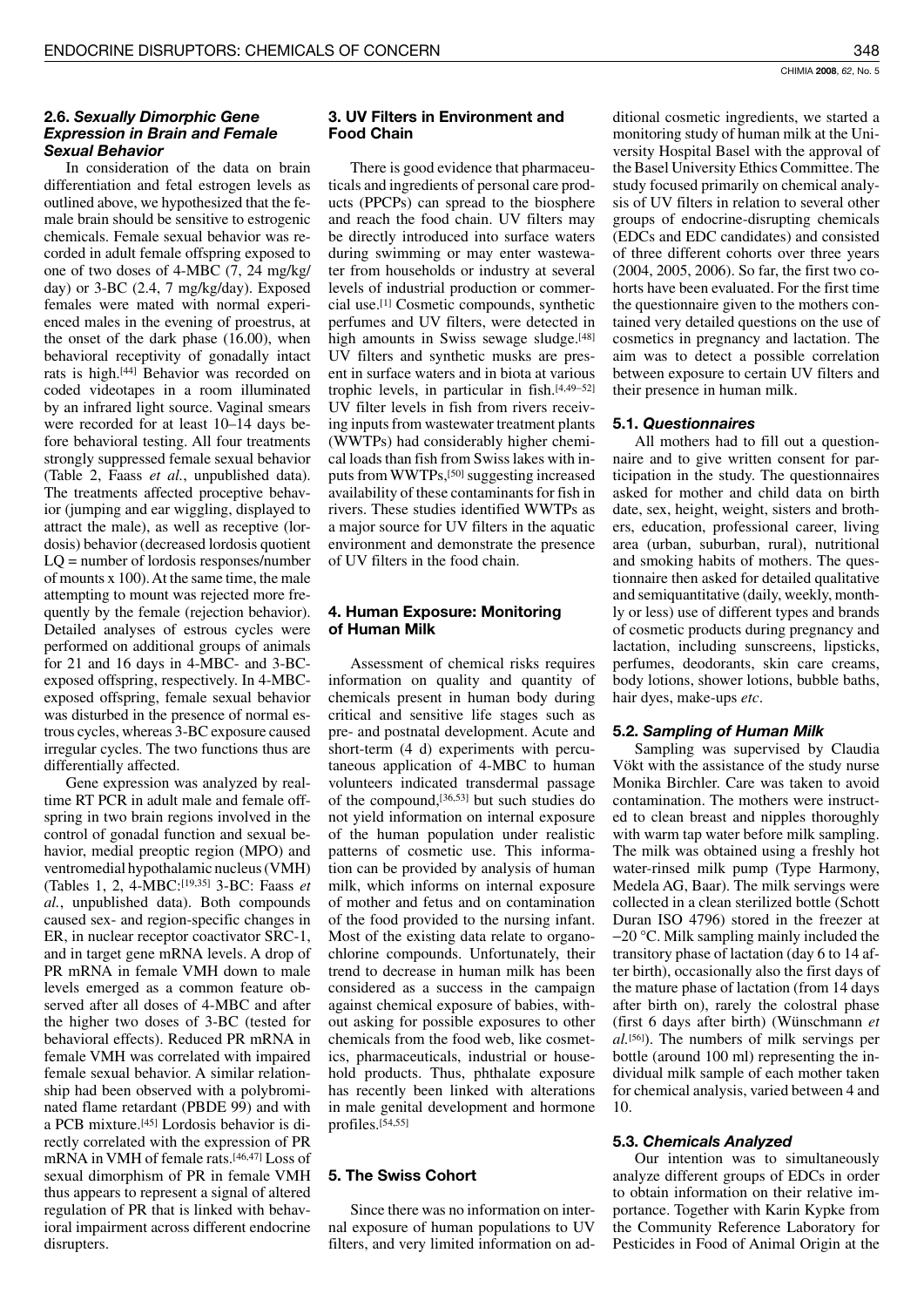State Institute for Chemical and Veterinary Analysis of Food in Freiburg/Germany, we analyzed eight of a total of 27 authorized cosmetic UV filters (Tables 3, 4) in the same human milk sample, as we wanted to know whether these cosmetic UV filters concentrate in human milk, and whether there is a correlation between use of cosmetics containing these chemicals and their presence in human milk. The same milk samples were also analyzed for synthetic fragrances such as nitro musks (musk xylene, musk ketone), polycyclic musks including HHCB (Galaxolide) and AHTN (Tonalide), macrocyclic musks, several polybrominated diphenylethers (BDE28, 47, 99, 100, 153, 154), organochlorine pesticides (including DDT/DDE, methoxychlor, hexachlorocyclohexane (HCH), hexachlorobenzene, toxaphene), seven indicator PCB congeners, and cyclodiene insecticides (aldrin, dieldrin, chordane, endrine, endosulfan, heptachlor bromocyclene) (Schlumpf et al., in preparation).

# 5.4. Extraction of UV Filters

The amount of human milk used as a sample depends on the lipid content of the milk. Routinely a sample amount of  $0.25 - 0.5$  g lipid per sample was analyzed. Human milk samples were centrifuged and the UV filters of interest (Table 3) were extracted from the cream together with lipid, using sodium sulfate and the solvent n-hexane/acetone (1:1) at first, followed by dichlormethane/acetone (1:1). Following evaporation of the solvent in a rotary evaporator, the extract containing the UV filters was re-dissolved in cyclohexane/ ethyl acetate  $(1:1)$ , centrifuged and three internal standards for the eight UV filters

were added. To remove lipid, gel permeation chromatography was performed on Bio-Beads S-X3 with cyclohexane/ethyl acetate as eluting solvent. The eluate was concentrated to a defined volume. Analogous procedures were used for additional groups of lipophilic xenobiotic substances analyzed in the same milk sample, like persistent organochlorine compounds, synthetic musks and PBDEs. These data will be presented in the final report on all three cohorts (Schlumpf et al., in preparation).

In rats, the whole stomach of the pup was homogenized and extracted using acetone and n-heptane in a Dispomix homogenization system (Medic Tools). After adding the internal standards, the sample was shaken 15 min at  $0^{\circ}$ C. and centrifuged, the supernatant collected and dried. The extraction step was repeated and the UV filters were separated from lipids by RP-HPLC using a octadecylsilyl column (Zenker et *al.*, in preparation). The fraction containing 4-MBC and 3-BC was dried in a vacuum centrifuge, re-dissolved in ethanol and determined by GC-MS (see below).

### 5.5. Determination of UV Filters

The method for analysis of UV filters in human milk samples followed the principles of the European standardized methods for pesticide residue analysis.[57] Determination of all UV filters except Bp-2 was done by GC-LRMS (GC: HP 6890; MS: HP 5973; 30 m HP5-MS, 0.25 mm i.d., 0.25  $\mu$ m film thickness + 2.5 m pre-column) with MSD-EI detection mode, using selected ion monitoring (SIM mode) and selecting one target and three qualifier ions as characteristic mass ions. To compensate for matrix effects matrix-matched calibra-

Table 3. UV filters analyzed in human milk

| Abbre-<br>viation    | Chemical                                                              | INCla) Nomenclature                              | Purity of<br>reference<br>chemical |
|----------------------|-----------------------------------------------------------------------|--------------------------------------------------|------------------------------------|
| $Bp-2$               | 2,2`4,4`-Tetrahydroxi-benzophenone                                    | Benzophenone-2                                   | 97%                                |
| $Bp-3$               | 2-Hydroxi-4-methoxi-benzophenone                                      | Benzophenone-3                                   | 98%                                |
| $3-BC$               | 3-Benzylidene-bornane-2-on                                            | 3-Benzylidene Camphor                            | >97%                               |
| 4-MBC                | 3-(4`-Methyl)benzylidene bornane-2-on                                 | 4-Methylbenzylidene Camphor                      | $>99.7\%$                          |
| <b>EHMC</b><br>(OMC) | 2-Ethylhexyl-4-methoxicinnamate                                       | Ethyl-hexylcinnamate<br>(Octyl-methoxycinnamate) | 98%                                |
| <b>HMS</b>           | 3,3,5-Trimethyl-cyclohexyl-salicylate,<br>Homosalate                  | Homosalate                                       | >98%                               |
| <b>OC</b>            | 2-Cyano-3,3`-diphenyl-acrylic acid<br>2 <sup>-</sup> ethyl-hexylester | Octocrylene                                      | 98%                                |
| OD-<br><b>PABA</b>   | 4-Dimethylamino-benzoic acid-2 ethyl-<br>hexyl-ester                  | Octyl-dimethyl PABA                              | >98.5%                             |
|                      |                                                                       |                                                  |                                    |

a) INCI: International Nomenclature of Cosmetic Ingredients

tion was used. For determination of Bp-2 LC-MSD (LC: HP 1100; MS: Quattro LC,  $50 \times 2$  mm Luna C18 (2), 5 µm Phenomenex) with the detection mode ESI pos was applied, using multiple reaction monitoring (MRM), eluent: A being 1 mM ammonium acetate, pH 4.75 and eluent B being methanol, using matrix-matched calibration. The concentrations of the substances are reported as ng per g of milk lipid  $(ng/g \text{ lipid})$ . The limit of quantification (LOQ) and the limit of determination (LOD) for the UV filters: HMS, 3-BC, BP-3, 4-MBC and OC were 4.0 (ng/g lipid) (for LOQ) and  $2.0$  (ng/g lipid) for LOD. For OD-PABA, EHMC and BP-2, LOQ was 2.0 ng/g lipid and LOD 1.0 ng/g lipid. The mean level for each residue was calculated with the assumption of zero level for undetected value and half LOQ for levels determined between LOD and LOQ. The level was stated as 'nd', i.e. undetected, if it was below LOD.

#### 5.6. Biostatistics

Possible relationships between use of UV filters and chemical-analytical data in human milk were analyzed by Valentin Rousson, Biostatistics Unit, University of Zurich, using Pearson Chi-Square and Fisher's exact test.

# 5.7. Use of UV Filters in Cosmetics and Presence in Human Milk

An analysis of the first two cohorts from the Basel cohort study, pilot study (2004) and Study 1 (2005), revealed that during the periods of pregnancy and lactation, 78.8% of the women used some cosmetic product containing UV filters. In 76.5% of human milk samples, UV filters were detected (Table 4). Ethylhexyl-methoxicinnamate (EHMC, previously known as octyl-methoxycinnamate (OMC)) and octocrylene (OC) were the UV filters most frequently used according to the questionnaire and most frequently detected in milk samples. For these two filters, a significant correlation between use and presence in human milk could be demonstrated for the individual chemical ( $p = 0.031$  for EHMC,  $p$  $= 0.046$  for OC, Fisher's exact test). The correlation was also significant across all UV filters for use and presence in the corresponding milk sample ( $p = 0.009$ ). Interestingly, only 45.5% of women reported use of sunscreens with UV filters, whereas 60.6% of the women used other cosmetics containing UV filters.

These data demonstrate concentration of UV filters in a relevant proportion of human milk samples. Except for lipsticks where oral uptake is probably important, these results agree with the idea of transdermal passage of UV filters from cosmetics, as proposed from animal and human studies.<sup>[5,36,53,58]</sup> However, it should be kept in mind that there are also other sources for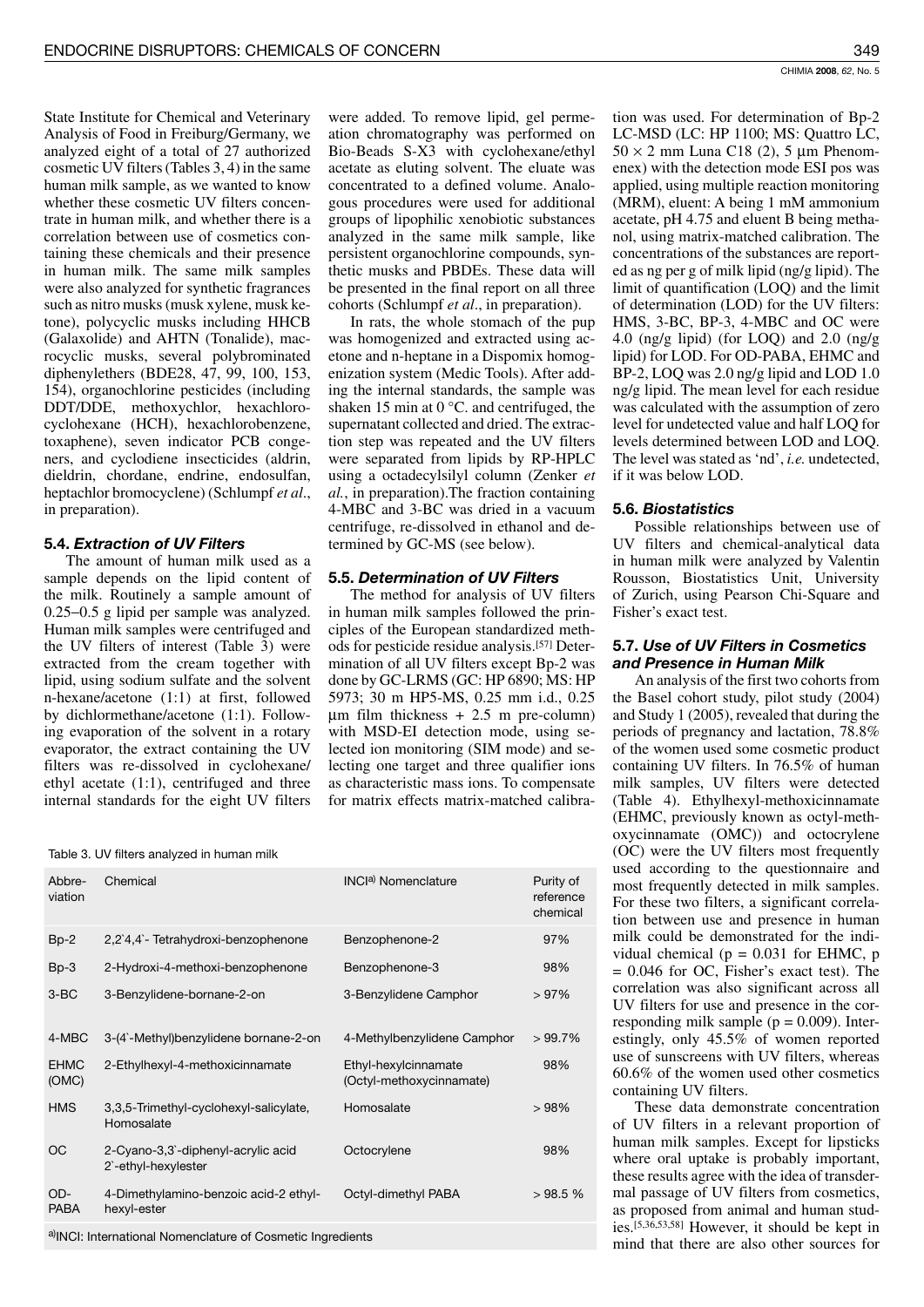350

| Table 4. UV filters in human milk <sup>a</sup> |  |  |  |  |
|------------------------------------------------|--|--|--|--|
|------------------------------------------------|--|--|--|--|

|                                                                                                             | Percentage of                                                  | Percentage of                                           |                                                           | Levels in Human Milk |                                         |
|-------------------------------------------------------------------------------------------------------------|----------------------------------------------------------------|---------------------------------------------------------|-----------------------------------------------------------|----------------------|-----------------------------------------|
|                                                                                                             | women using product<br>with compound<br>$n = 34$<br>% of Total | milk samples with<br>compound<br>$n = 34$<br>% of Total | Mean<br>± SD, number of positive<br>samples<br>ng/g lipid | Median<br>ng/g lipid | Range in positive samples<br>ng/g lipid |
| <b>UV filters</b>                                                                                           |                                                                |                                                         |                                                           |                      |                                         |
| EHMC / OMC <sup>b</sup>                                                                                     | 58.8                                                           | 64.7                                                    | $28.9 \pm 22.1$<br>(22)                                   | 25.0                 | $2.1 - 78.1$                            |
| Octocrylene                                                                                                 | 38.2                                                           | 47.1                                                    | $18.3 \pm 17.97$<br>(16)                                  | 12.5                 | $4.7 - 77.5$                            |
| $Bp-3$                                                                                                      | 14.7                                                           | 18.2                                                    | $49.2 \pm 54.9$<br>(6)                                    | 19.8                 | $7.3 - 121.4$                           |
| 4-MBC                                                                                                       | 17.7                                                           | 11.8                                                    | $15.6 \pm 5.9$<br>(4)                                     | 18.4                 | $6.7 - 19.0$                            |
| OD-PABA                                                                                                     | 2.94                                                           | 2.94                                                    | $50.0 \pm 0$<br>(1)                                       | 50.0                 | 50.0                                    |
| <b>HMS</b>                                                                                                  | 14.7                                                           | 0                                                       | n.d.                                                      | n.d.                 | n.d.                                    |
| $Bp-2$                                                                                                      | 11.8                                                           | 0                                                       | n.d.                                                      | n.d.                 | n.d.                                    |
| $3-BCc$                                                                                                     | 0.0                                                            | 0                                                       | n.d.                                                      | n.d.                 | n.d.                                    |
| UV Filters in sunscreens                                                                                    | 45.5                                                           |                                                         |                                                           |                      |                                         |
| UV filters in different<br>cosmetics                                                                        | 60.6                                                           |                                                         |                                                           |                      |                                         |
| % of women using any<br>product with UV Filters<br>% of milk samples<br>containing any of the UV<br>filters | 78.8                                                           | 76.5                                                    |                                                           |                      |                                         |

<sup>a</sup>Combined data from Pilot Study (2004,  $n = 13$ ) and Study 1 (2005,  $n = 21$ ). Study 2 (2006,  $n = 20$ ) not yet incorporated.  $b$ Abbreviations: EHMC = ethylhexylmethoxy cinnamate = OMC = octylmethoxy cinnamate, 4-MBC = 4-methylbenzylidene camphor, 3-BC = 3 benzylidene camphor, Bp-3 = benzophenone-3, Bp-2 = benzophenone-2, HMS = homosalate, OD-PABA = octyldimethylamino benzoic acid.

CAuthorised for use in cosmetics in 2006

these compounds, since they are present in the ecosphere and food chain (see above). The Basel cohort study shows multiple chemical exposures of neonates to groups of identified and candidate EDCs. According to these results, it is evident that exposure (use) of cosmetics containing UV filters will produce UV filter-positive human milk samples. Abstinence from use of organic UV filter containing sunscreens and cosmetics could therefore be considered as an important step to diminish the total load of chemicals in human milk, in order to reduce exposure during particularly sensitive life stages.

# 6. Comparison of Experimental Rat Data with Human Exposure

Our data indicate that pre- and postnatal exposure to 4-MBC and 3-BC can interfere with sexual development at brain and reproductive organ levels. Classical toxicological endpoints such as puberty and reproductive organ weights exhibited lowest observed adverse effect lev-

els (LOAEL) and no observed adverse effect levels (NOAEL) of 7 and 0.7 mg/ kg/day for 4-MBC and of 0.24 and 0.07 mg/kg/day for 3-BC, respectively. Molecular endpoints were affected by the lowest doses studied. At the LOAEL of 7 mg/kg/day, 4-MBC concentration in rat milk (208.6 ng/g lipid) was eleven times the highest value so far found in human milk (19 ng/g lipid, Table 4). The ratio at the classical NOAEL and molecular LOAEL of 0.7 mg/kg/day 4-MBC is 4.5. This comparatively small ratio indicates that the potential risk posed by UV filters warrants further considerations.

## **Acknowledgements**

The investigations were supported by Swiss National Research Program 50, EU 5th Framework Program (EURISKED), Swiss Federal Office for the Environment, Hartmann-Müller Stiftung, and the Olga Mayenfisch Stiftung.

Received: April 2, 2008

D. L. Giokas, A. Salvador, A. Chisvert,  $[1]$ Trends Analyt. Chem. 2007, 26, 360.

- C. G. J. Hayden, M. S. Roberts, H. A. E.  $\lceil 2 \rceil$ Benson, Lancet 1997, 350, 863.
- $\lceil 3 \rceil$ T. Felix, B. J. Hall, J. S. Brodbelt, Anal. Chim. Acta 1998, 371, 195.
- $[4]$ M. Nagtegaal, T. A. Ternes, W. Baumann, R. Nagel, UWSF-Z. Umweltchem. Ökotox. 1997, 9, 79.
- $\sqrt{51}$ M. Schlumpf, B. Cotton, M. Conscience, V. Haller, B. Steinmann, W. Lichtensteiger, Environ. Health Perspect. 2001, 109, 239.
- H. Holbech, U. Norum, B. Korsgaard, P. Bjerregard, Pharmacol. Toxicol. 2002, 91, 204.
- $[7]$ H. Tinwell, P. A. Lefevre, G. J. Moffat, A. Burns, J. Odum, T. D. Spurway, G. Orphanides, J. Ashby, Environ Health Perspect. 2002, 110, 533.
- R. Schreurs, P. Lauser, W. Seinen, B. van T81. den Burg, Arch. Toxicol. 2002, 76, 257.
- $[9]$ M. Inui, T. Adachi, S. Takenaka, H. Inui, M. Nakazawa, M. Ueda, H. Watanabe, C. Mori, T. Iguchi, K. Miyatake, Toxicology 2003. 194. 43.
- [10] S. O. Mueller, M. Kling, P. A. Firzani, A. Mecky, E. Duranti, J. Shields-Botella, R. Delansorne, T. Broschard, P. J. Kramer, Toxicol. Lett. 2003, 142, 89.
- [11] H. Jarry, J. Christoffel, G. Rimoldi, L. Koch, W. Wuttke, Toxicology 2004, 205, 87.